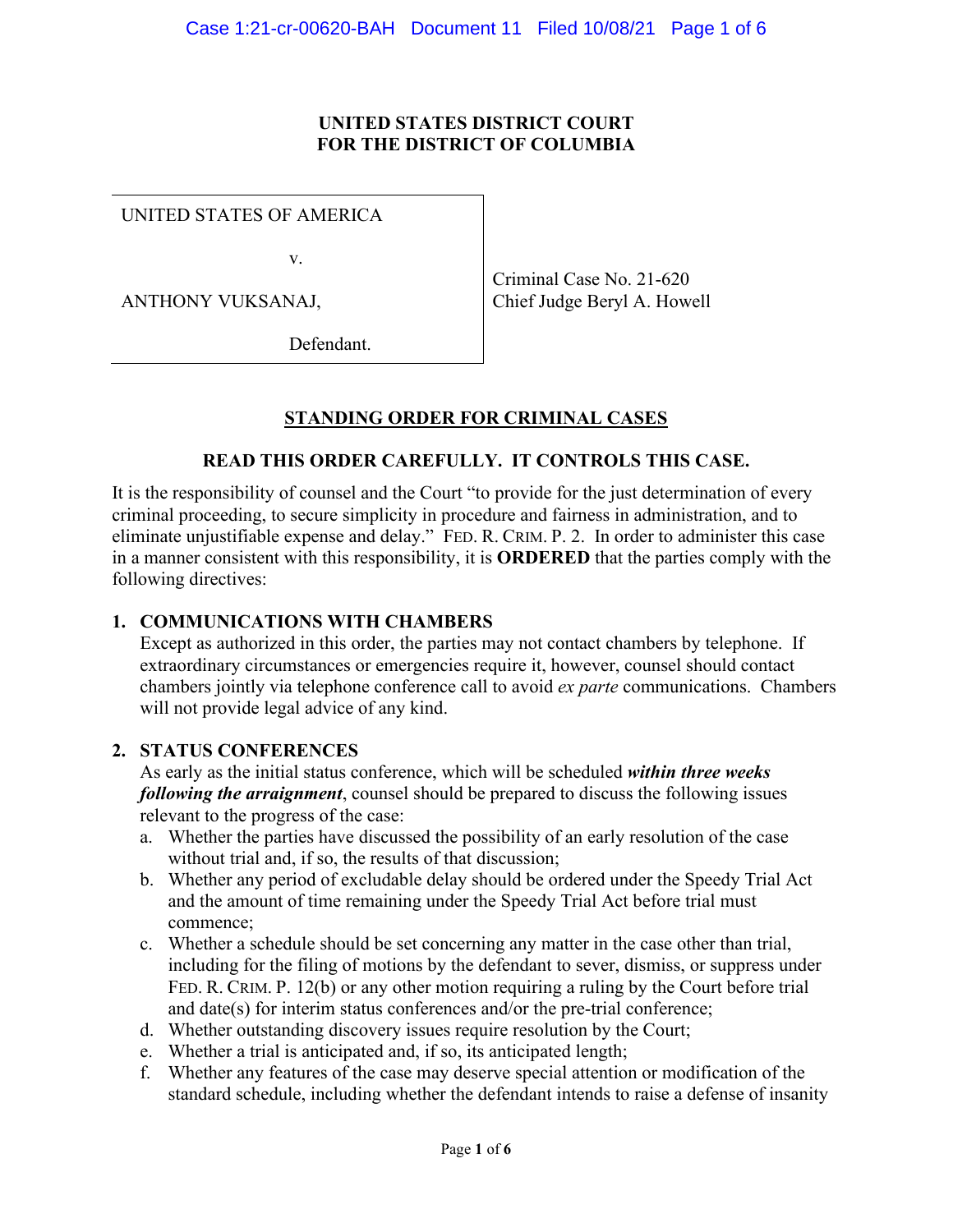or public authority; whether the government has requested notice of alibi by the defendant and, if so, whether the defendant has timely responded; and

g. Any other matters relevant to the progress or resolution of the case.

## **4. INTERPRETIVE SERVICES**

Counsel shall notify the Courtroom Deputy Clerk at least *five days in advance* of any status conference, motions hearing, plea or trial if the defendant or any witness will require interpretative services provided by the Court.

## **5. SEALED SUBMISSIONS**

- a. Courtesy Copies. Parties must deliver a courtesy copy to chambers of any sealed submission on the day it is filed with the Court to avoid any delay in receiving notice of the sealed matter.
- b. Motions to Seal Relying on Protective Orders. Parties may not rely solely on designation under a protective order to file documents under seal. Even when a protective order has been issued in a case, the Court cannot abdicate its responsibility to determine whether filings should be made available to the public, applying the test articulated in *United States v. Hubbard*, 650 F.2d 293 (D.C. Cir. 1980). Before moving to file under seal materials subject to a protective order, the moving party must confer with the opposing party and provide the results of that conferral process in the motion to seal, as well as analysis of the relevant *Hubbard* factors warranting sealing, to ensure that any requested sealing is appropriate under *Hubbard*.

## **6. FILING GUIDELINES**

- a. Courtesy Copies. Counsel shall provide Chambers, not the Clerk's Office, with a printed courtesy copy, with ECF headers, of any electronic submission that, along with exhibits, numbers fifty (50) pages or more in total length. Such courtesy copies shall be in binders, three-hole punched, with double-sided pages. Exhibits shall be tabbed for ease of reference.
- b. Exhibit Index. Each submission that attaches more than one exhibit shall contain an index of exhibits. Exhibits shall be edited properly to exclude irrelevant material and to direct the Court's attention to the pertinent portions.
- c. Attachments. Each attachment to a filing (e.g., supporting memorandum, each exhibit, each affidavit, and proposed order) must be filed as a separate PDF and appropriately labeled in ECF. If the attachment has its own pagination, it should be a separate attachment.

# **7. MOTIONS FOR EXTENSION OF TIME OR RESCHEDULING HEARING**

Motions for extensions of time or for continuances of Court proceedings are strongly discouraged. The parties should work within the time frames set by Court order.

- a. Timing and content. When good cause is present, the Court will consider a motion for an extension of time that is filed *at least 4 business days prior* to the deadline the motion is seeking to extend or the scheduled hearing date<sup>3</sup>; and states:
	- i. the original date of the deadline the motion is seeking to extend or the scheduled hearing date;

<sup>&</sup>lt;sup>3</sup> In the event of an emergency, the four-day rule may be waived, but counsel must still file a motion in writing.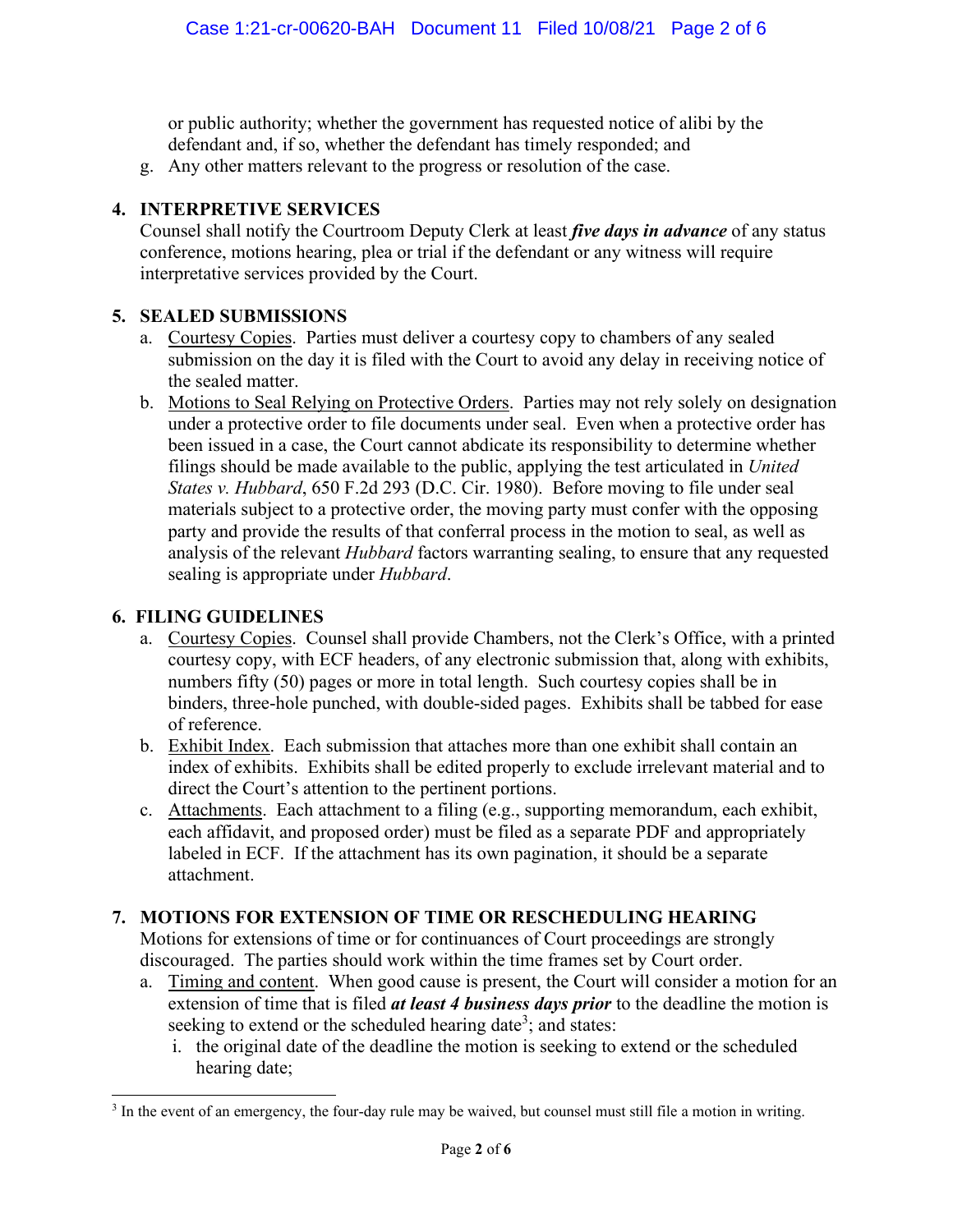- ii. the number of previous extensions of time or continuances granted to each party;
- iii. the good cause supporting the motion;
- iv. the effect that the granting of the motion will have on existing deadlines;
- v. for motions, suggested deadlines (reached in consultation with the opposing party) for the filing of any opposition and reply papers; for continuances, three alternative dates and times that are convenient to all parties; and
- vi. the opposing party's position on the motion, including any reasons given for refusing to consent.
- b. Opposition. A party opposing a motion for an extension of time must file**, by 5:00 PM the day after the motion is filed, the party's reasons for opposing the motion.** If no such explanation is provided to the Court within this time frame, the motion shall be deemed conceded.

## **8. DISCLOSURE OBLIGATIONS**

Pursuant to the Due Process Protections Act, the Court **ORDERS** that all government counsel shall review their disclosure obligations under *Brady v. Maryland*, 373 U.S. 83 (1963), and its progeny, as set forth in Local Criminal Rule 5.1, and comply with those provisions. The failure to comply could result in dismissal of the indictment or information, dismissal of individual charges, exclusion of government evidence or witnesses, continuances, Bar discipline, or any other remedy that is just under the circumstances.

#### **9. PLEA HEARINGS**

*At least 5 business days,* as defined by FED. R. CIV. P. 6(a), before the hearing, counsel must submit to the Court:

- a. the written plea agreement or an outline of the agreement if it has not been reduced to writing, and –
	- i. specification of the type of agreement under FED. R. CRIM. P. 11(c); and
	- ii. for any plea agreement that includes a nonbinding recommendation, under FED. R. CRIM. P.  $11(c)(1)(B)$  or a binding sentencing range, under FED. R. CRIM. P.  $11(c)(1)(C)$ , that is outside the applicable guideline range, a statement setting forth with specificity the justifiable reasons for a sentence that is outside the applicable range, *see* 18 U.S.C. § 3553(c); *Guidelines Manual* §6B1.2(b), (c);
- b. any superseding indictment or new information, if applicable;
- c. for each count to which the defendant intends to plead guilty:
	- i. the elements of the offense;
	- ii. the factual proffer the defendant is prepared to acknowledge;
	- iii. the applicable statutory minimum (if applicable) and maximum penalty;
	- iv. the estimated applicable Guideline offense level and range; and
- d. if the defendant is not a United States citizen, written notice as to whether the defendant will be pleading guilty to an "aggravated felony" as defined by 8 U.S.C. § 1101(a), which would subject the defendant to mandatory deportation.

## **10. JOINT PRETRIAL STATEMENT**

In order "to provide a fair and expeditious trial," FED. R. CRIM. P. 17.1, a pretrial conference will be scheduled at least two weeks before the date set for trial. The parties must file with the Court *at least 10 business days before the pretrial conference,* unless a different time is set by the Court, a Joint Pretrial Statement that contains the contents set out below. The parties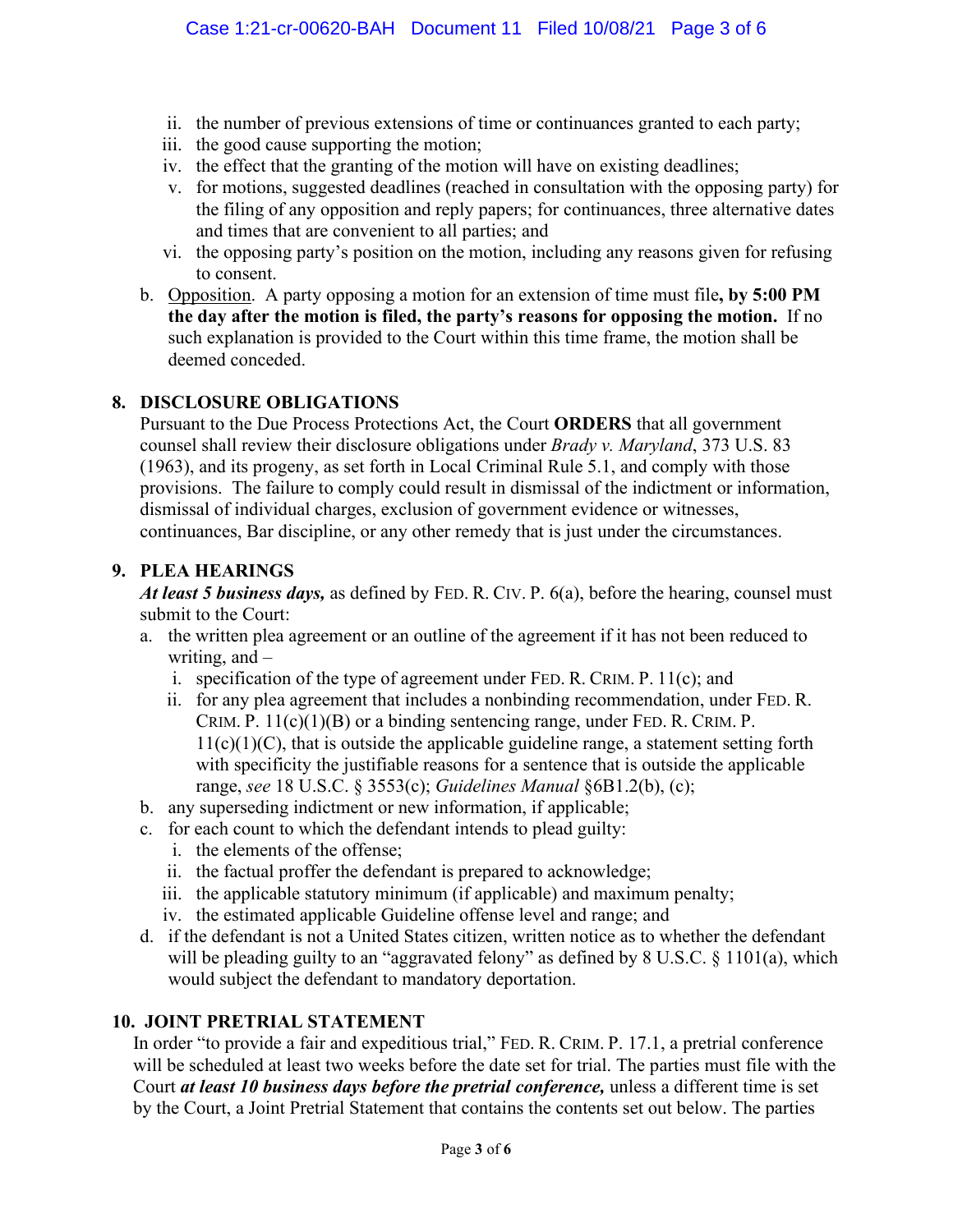shall also submit an electronic copy of the Joint Pretrial Statement in Microsoft Word format, including attachments and exhibits thereto, by email to Howell Chambers@dcd.uscourts.gov.

- a. written statements (i) by the government setting forth the terms of any plea offer made to the defendant and the date such offer was made and lapsed; and (ii) by defense counsel indicating (1) the dates on which the terms of any plea offer were communicated to defendant and rejected, *see Missouri v. Frye*, 132 S. Ct. 1399, 1408 (2012) ("[D]efense counsel has a duty to communicate formal offers from the prosecution to accept a plea on terms and conditions that may be favorable to the accused."), and (2) the potential sentencing exposure communicated by the defense counsel to defendant and the date on which such communication occurred, *see United States v. Rashad*, 331 F.3d 908, 912 (D.C. Cir. 2003);
- b. a one-paragraph joint statement of the case for the Court to read to prospective jurors;
- c. proposed *voir dire* questions that include:
	- i. the *voir dire* questions on which the parties agree; and
	- ii. the *voir dire* questions on which the parties disagree, with specific objections noted below each disputed question and supporting legal authority (if any);
- d. the text of proposed jury instructions, which are formatted so that each instruction begins on a new page, and indicate:
	- i. the instructions to which the parties agree;
	- ii. the instructions to which the parties disagree, with specific objections noted below each disputed instruction and supporting legal authority (if any); and the proposed instruction's source (e.g., the Red Book, Matthew Bender's Federal Jury Instructions) or, for modified or new instructions, its supporting legal authority (e.g., *United States v. Taylor*, 997 F.2d 1551, 1555-6 (D.C. Cir. 1993));
- e. a list of expert witnesses, accompanied by a brief description of each witness' area of expertise and expected testimony, followed by specific objections (if any) to each witness;
- f. a list of any motions *in limine* to address issues the parties reasonably anticipate will arise at trial (*see infra* **¶ 9 regarding timing of filing motions** *in limine*);
- g. a list of prior convictions that the government intends to use for impeachment or any other purpose, followed by specific objections (if any) to that use;
- h. a list of exhibits that the government intends to offer during trial, with a brief description of each exhibit;
- i. any stipulations executed or anticipated to be executed; and
- j. a proposed verdict form that includes a date and signature line for the jury foreperson, as well as proposed special interrogatories (if any).

# **11**. **MOTIONS IN LIMINE**

- a. Timing.Motions *in limine* shall be *fully briefed at the time of the pretrial conference*. Accordingly, the moving party's motion *in limine* and supporting memorandum shall be filed and served upon the opposing party no later than the date of filing the Joint Pretrial Statement. The opposition shall be filed and served upon the moving party *within 5 days* of service of the motion *in limine*. Any reply shall be due *within 2 days* of service of the opposition.
- b. Oral Argument. Oral argument on motions *in limine*, if necessary, shall occur at the Pretrial Conference.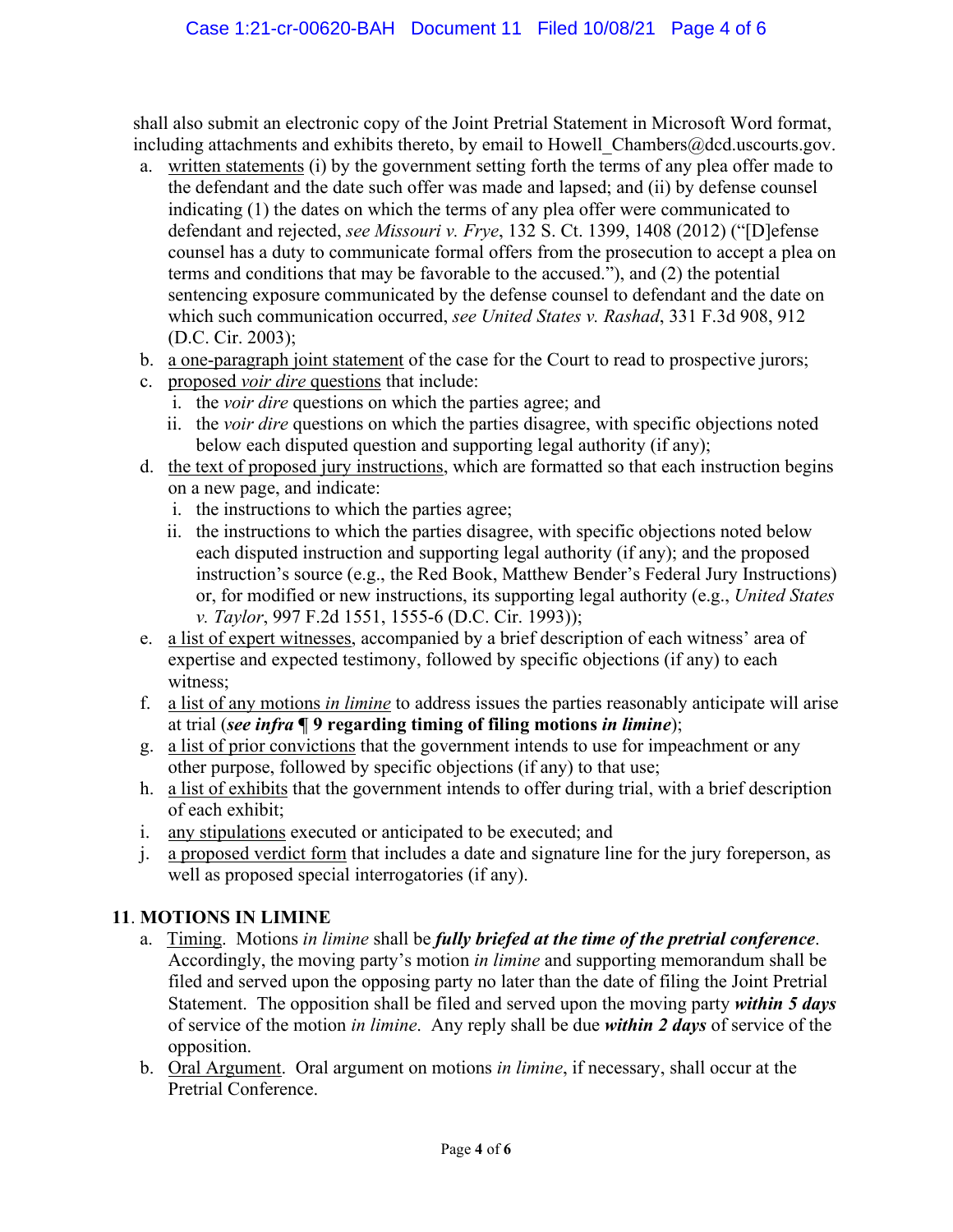c. Tardy Motions. The Court will entertain late motions for which there is a *compelling* explanation if filed at least *8 days prior* to the date set for jury selection. Oppositions to late motions must be filed at least *5 days prior* to jury selection, and replies must be filed at least *4 days prior* to jury selection.

## **12**. **RECORDINGS**

If there are recordings to be used in this case, counsel for both sides shall resolve any disputes between any alleged inaccuracy of the transcripts and the recordings. If it proves impossible for counsel to resolve the dispute, they shall so advise the Court *at least four days before* trial so that the dispute may be resolved without causing any delay in the trial and concomitant inconvenience to the jury.

## **13**. **TRIAL PROCEDURES**

- a. Pretrial Order. Following the final pretrial conference and before the trial, the Court will issue a final trial order that sets out the schedule and other general courtroom rules.
- b. Jurors. The names and personal information of prospective and sitting jurors in any trial of this matter shall be kept confidential and not disclosed outside of open court, except upon order of the Court. *See*, D.D.C. JURY SELECTION PLAN, § K.1, available at https://www.dcd.uscourts.gov/sites/dcd/files/JurySelectionPlanReviewed2015.pdf. Counsel and parties are cautioned that violation of this directive may result in contempt proceedings.

#### **14. SENTENCING HEARING**

- a. Timing. Sentencing will generally be scheduled approximately ninety days after entry of the plea or conviction.
- b. Presentence Report. The probation officer assigned to the case shall disclose the draft pre-sentence investigation report to the parties *within 45 days* after referral. The parties must submit objections (if any) in writing to the probation officer and opposing party *within 14 days* of that disclosure. FED. R. CRIM. P. 32(f). The probation officer shall disclose to the parties and file with the Court the final pre-sentence investigation report, noting any unresolved objections, *within 10 days* of the submission of objections. In addition to the presentence investigation report, the probation officer's sentencing recommendation submitted to the Court is available for review by the parties.
- c. Sentencing Memoranda. Any memorandum in aid of sentencing must be submitted *at least 10 business days* before the date of the sentencing, with responses (if any) submitted *at least 7 business days before the date of the sentencing*. These memoranda and any responses thereto must cite to supporting legal or other authority on which the parties intend to rely. In addition, a party wishing to present witnesses at the sentencing hearing must submit with the memorandum, a witness list that identifies the relationship, if any, of each witness to the defendant and a brief summary of the purpose or subject matter of the testimony.
- d. Letters. Letters from family members, friends or work associates that the defendant wishes the Court to consider in connection with sentencing *should not be sent directly to chambers* but should be attached to the sentencing memorandum submitted by counsel.

#### **SO ORDERED**.